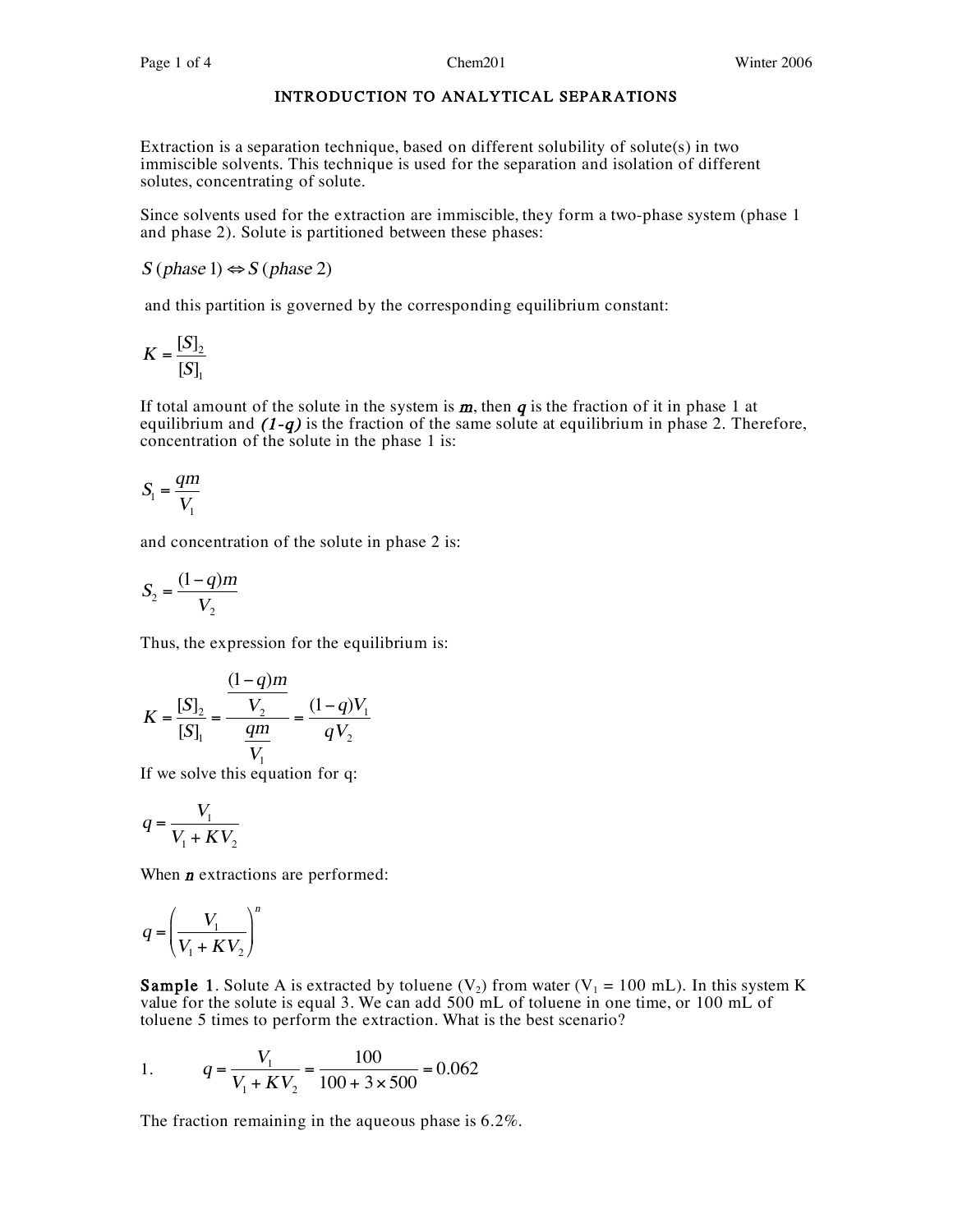2. 
$$
q = \left(\frac{V_1}{V_1 + KV_2}\right)^n = \left(\frac{100}{100 + 3 \times 100}\right)^5 = 0.00098
$$

The fraction remaining in the aqueous phase is 0.098%.

# The conclusion is, it is better to do few small extractions than one big extraction.

# Effect of the  $pH$

If solute is acid or base, its charge changes as pH is changed. Usually charged species are more soluble in aqueous phase and non-charged – in organic phase.

Base in aqueous solution undergoes the following equilibria:

$$
BH^+ \Leftrightarrow B + H^+ \quad K_a = \frac{[B]_{aq}[H^+]_{aq}}{[BH^+]_{aq}}
$$

The fraction of the neutral form present in aqueous phase is:

$$
\alpha_B = \frac{[B]_{aq}}{[B]_{aq} + [BH^+]_{aq}} = \frac{[B]_{aq}}{[B]_{aq} + \frac{[B]_{aq}[H^+]_{aq}}{K_a}} = \frac{K_a}{K_a + [H^+]}
$$

Neutral form is soluble in organic phase. And its distribution is governed by distribution coefficient <sup>D</sup>:

$$
D = \frac{\text{concentration in organic phase}}{\text{concentration in aqueous phase}} = \frac{[B]_{\text{org}}}{[B]_{\text{aq}} + [BH^+]_{\text{aq}}}
$$

It is similar to partition coefficient, but used instead when dealing with species present in more than one chemical form.

When  $[BH^+]$  is expressed as function of the  $K_a$  and placed into the expression for D, we can end up with the following equation:

$$
D = K \left( \frac{K_a}{K_a + [H^+]} \right) = K \alpha_B
$$

If acid has to be extracted then equation for the D is:

$$
D = K \left( \frac{[H^+]}{K_{\scriptscriptstyle a} + [H^+]}\right) = K \alpha_{\scriptscriptstyle H A}
$$

**Sample 2.** Partition coefficient (K) for the base, B, is 3. This base dissolved in water ( $pK_a =$ 9), its concentration is 0.01M. 50 mL of this base is extracted with 100 mL of solvent. What would be the **formal** concentration of the base in aqueous phase at: (a) pH 10 and (b) pH 8?

# For the pH 10: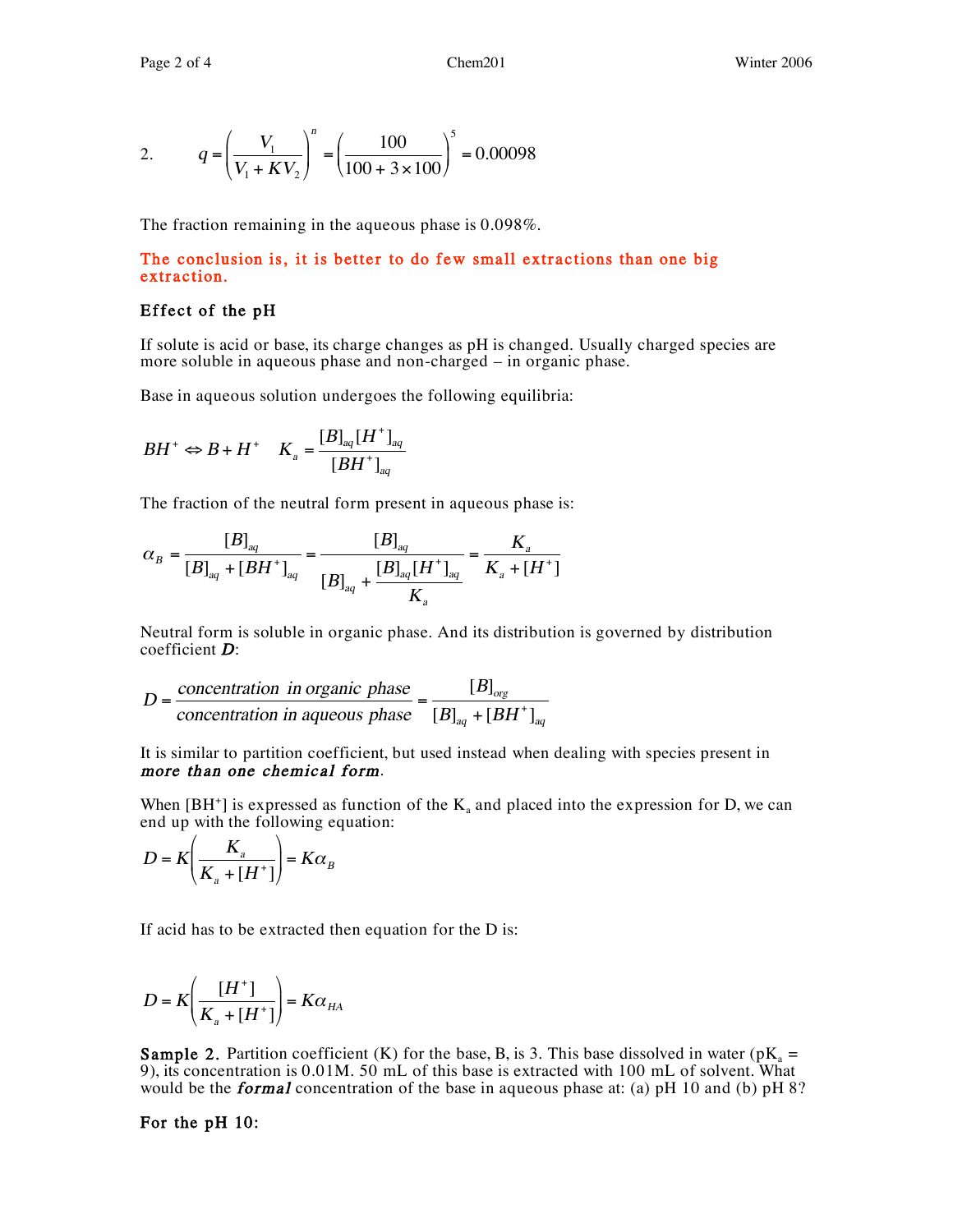$$
D = K \left( \frac{K_a}{K_a + [H^+]} \right) = 3 \left( \frac{10^{-9}}{10^{-9} + 10^{-10}} \right) = 2.73
$$

Since charged species are involved, we have to use D in place of K to find q:

$$
q = \frac{V_1}{V_1 + KV_2} = \frac{50}{50 + 2.73 \times 100} = 0.15
$$

$$
[B]_{aq} = 0.15 \times 0.01 = 0.0015M
$$

For the pH 8:

$$
D = K \left( \frac{K_a}{K_a + [H^+]} \right) = 3 \left( \frac{10^{-9}}{10^{-9} + 10^{-8}} \right) = 0.273
$$

Since charged species are involved, we have to use D in place of K to find q:

$$
q = \frac{V_1}{V_1 + KV_2} = \frac{50}{50 + 0.273 \times 100} = 0.65
$$

 $[B]_{aq} = 0.65 \times 0.01 = 0.0065M$ 

The conclusion is, to extract base with high efficiency one has to increase the pH of the aqueous phase.

#### Effect of the chelating agent

Selective chelating is a common practice to separate metal ions. However, charged chelated ions are better dissolved in aqueous phase, which makes extraction impossible. Therefore, special chelating agents are used for this purpose.

This time we should consider more equilibrium processes:

a. in aqueous phase

$$
HL_{aq} \Leftrightarrow H_{aq}^+ + L_{aq}^- \qquad K_a = \frac{[H^+]_{aq}[L^-]_{aq}}{[HL]_{aq}}
$$

$$
nL^{-} + M^{n+} \Leftrightarrow ML_{n} \qquad \beta = \frac{[ML_{n}]_{aq}}{[nL^{-}]^{n}{}_{aq}[M^{n+}]}
$$

Each metal may complex with the ligand, but pH alters the selectivity.

b. between aqueous and organic phase

$$
HL_{aq} \Leftrightarrow HL_{org} \qquad K_L = \frac{[HL]_{org}}{[HL]_{aq}}
$$